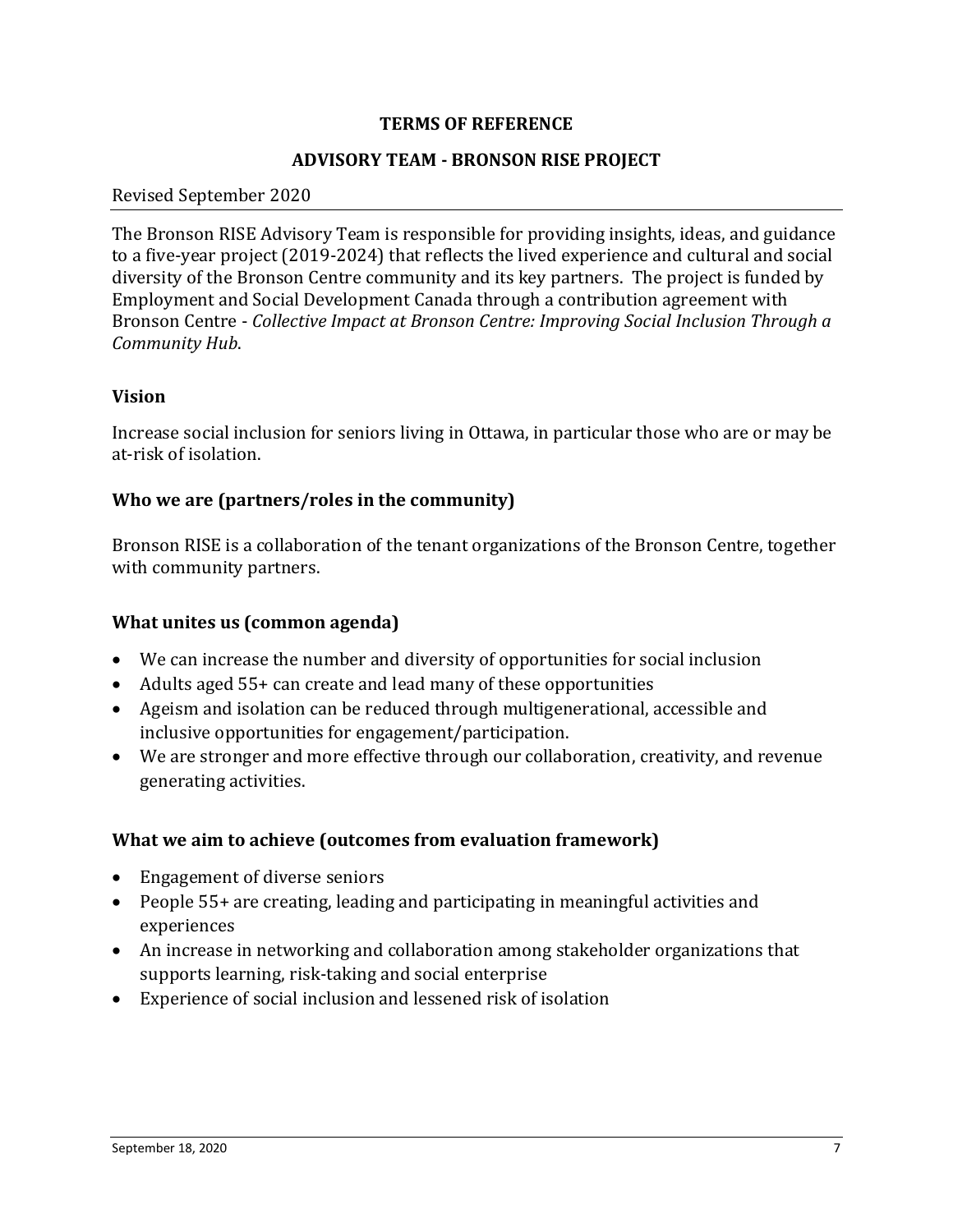## **How we work (values/principles)**

The following values and principles guide us:

Values:

- Inclusivity and diversity
- 7 Grandfather Teachings: Love, Respect, Bravery, Truth, Honesty, Humility, and Wisdom
- Accessibility
- Multi-generational

Principles:

- We focus on people's strengths and aspirations.
- We foster innovation that is meaningful and sustainable (including financially and administratively).
- We work in reciprocal, respectful relationships with each other and with communities, including with Indigenous Peoples.
- We commit to ongoing learning and improvement.
- We work to advance systemic equity.

## **Membership of the Advisory Team**

The Advisory team will consist of 8 -12 individuals who are recruited by the Bronson RISE team for two -year renewable terms (Jan –Dec). A majority must be 55+and live in the Bronson Centre/Ottawa area. Every effort will be made to represent the diversity of the Bronson Centre neighbourhood (younger and older seniors, recent immigrants, persons with disabilities, etc.)

One seat will be for a representative of the Bronson Centre, whomever they shall designate.

## **Duties of the Advisory Team**

- Provide insights, advice, recommendations in the development of and evolution of the Bronson RISE project objectives, Theory of Change and collective impact plan
- Provide insights, advice, recommendations in the development of Bronson RISE subprojects and sub agreements that advance the collective impact plan
- Inform and/or safeguard the Bronson RISE project objectives, the values framework and operating principles within which it expects the project to be administered, and to review these periodically.
- Work with Bronson RISE staff to monitor and inform progress on the collective impact plan and projects/ activities/events.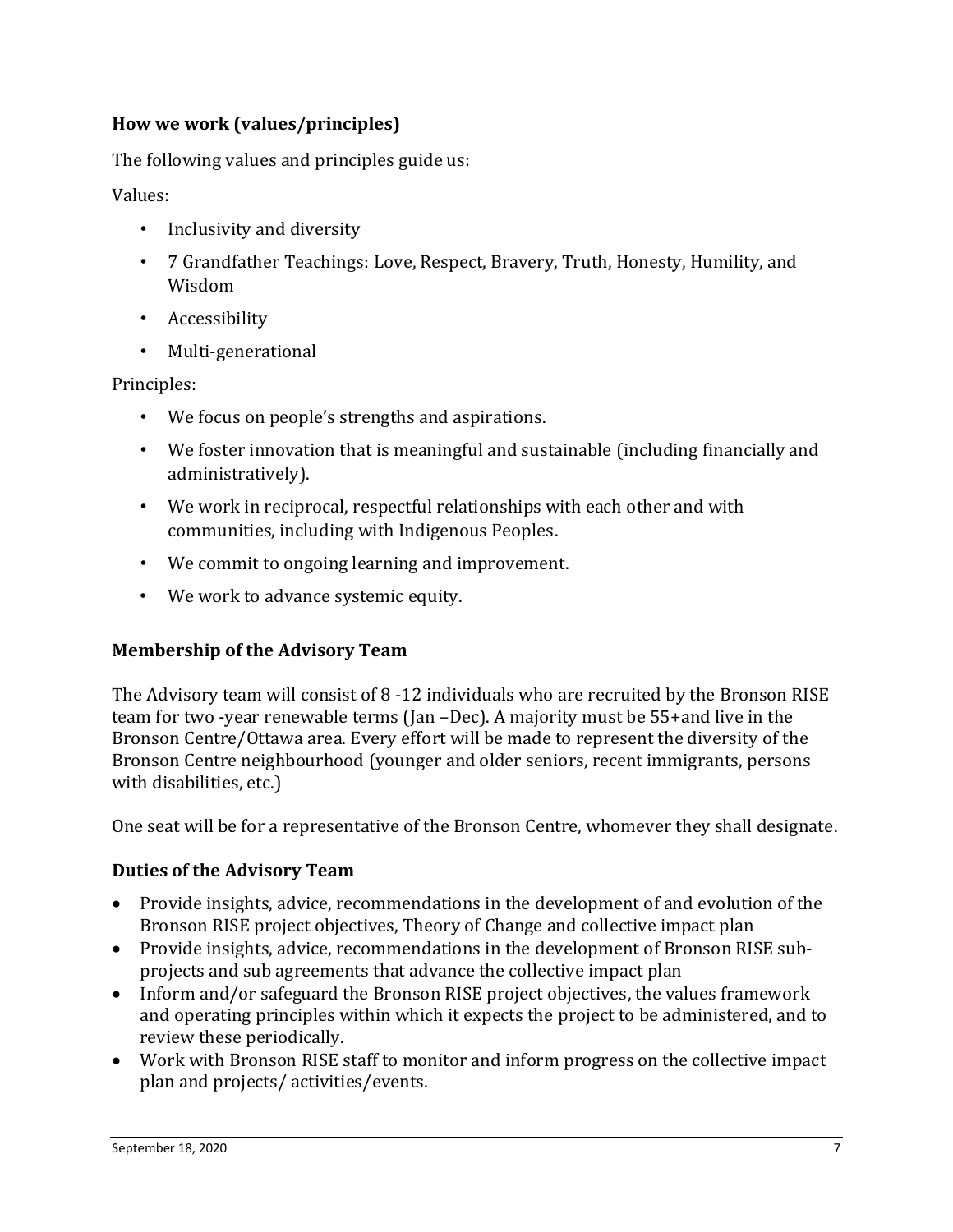- Represent the project and its activities throughout the community and advocate to ensure its success for older adults in Ottawa.
- Encourage the development of a spirit of collective decision-making, shared objectives and shared ownership of and respect for decisions.
- Establish action teams as needed. For example: digital/communication strategy; evaluation process; diversity and inclusion. These teams must include at least 1 member of the Advisory team, who can serve as the link between the teams.
- Meet four times a year and host additional meetings for all tenant organizations and project partners at least twice annually.

# **Staff Team:**

The Project Manager, working with other members of the staff team, will be responsible to:

- Record meeting Minutes
- Conduct internal communications with collaborative members
- Conduct external communications
- Establish Advisory team and renewing membership
- Implement evaluation activities
- Provide administrative and project support to:
	- o Action teams as needed
	- $\circ$  Meetings for all tenant organizations and project partners at least twice annually.

# **Responsibilities of Members of the Advisory Team:**

- Chair meetings and prepare agendas.
- Keep generally informed about the activities of the project and the community, and general trends.
- Attend Advisory team meetings on a regular basis.
- Identify one alternate who may vote in their absence and ensure the alternate is kept informed about the activities of the Advisory team.
- Be prepared, e.g. have read documents.
- Report on your organization's fulfillment (or progress) towards project objectives
- Contribute from personal, professional and life experience.
- Exercise the same degree of care, diligence and skill that a reasonably prudent person would show in comparable circumstances.
- Offer your personal perspectives and opinions on issues that are pertinent to the project.
- Voice, clearly and explicitly at the time a decision is being taken, any opposition to a decision being considered.
- Participate in evaluation and learning activities.
- Participate in relevant action team activity, as requested.